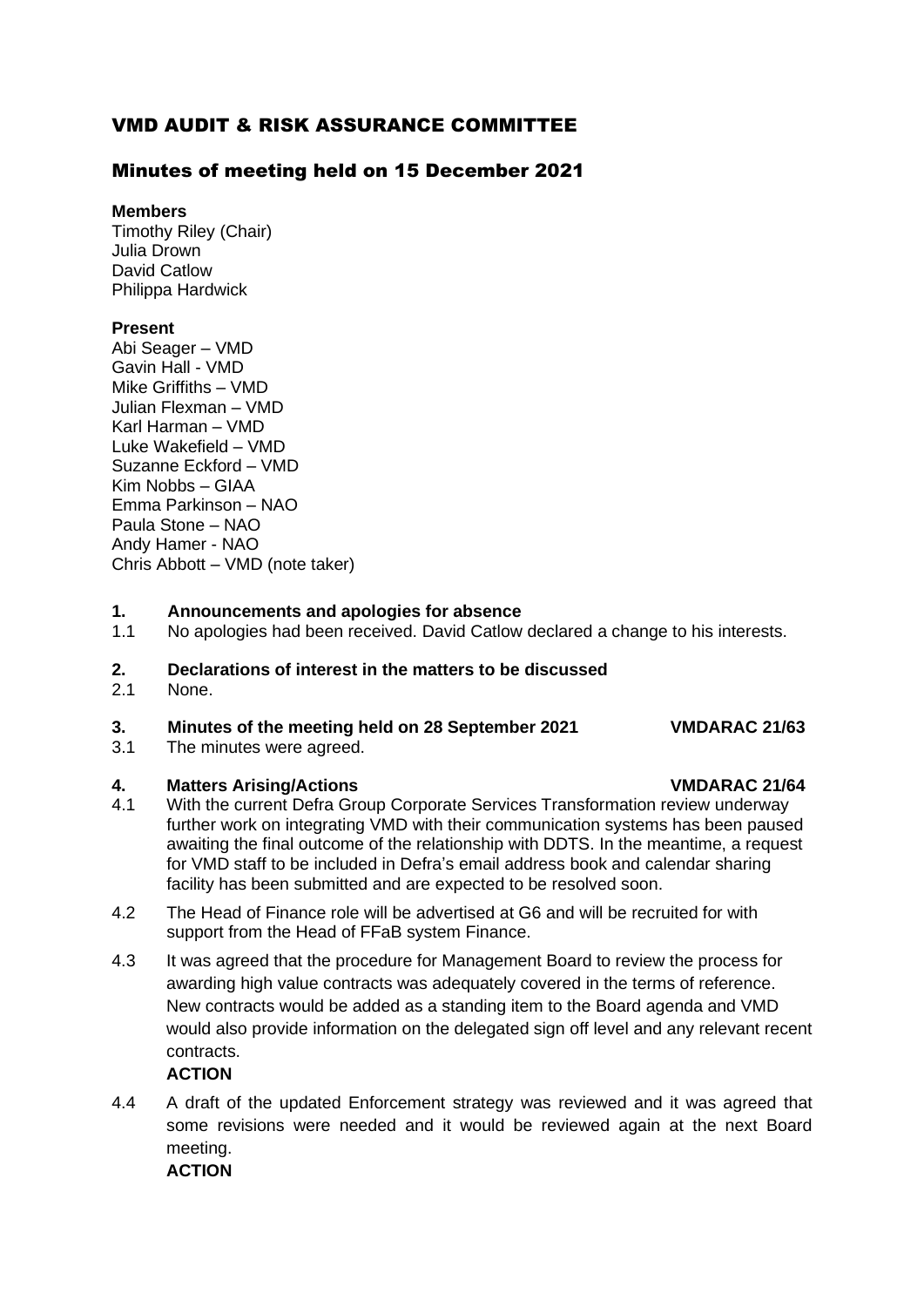# **5**. **Focus topic: Business IT Enhancement (BITE) programme**

- 5**.**1 VMD's Head of Digital Services Delivery, Karl Harman, and Head of IT, Luke Wakefield, gave an update on progress with the BITE programme which was established to develop the new systems required following Brexit and to replace VMD's legacy systems with ones aligned with the Government Digital Service (GDS) standard. This is seen as a good opportunity to make improvements. Systems are being developed for secure messaging, dealing with special import applications and for pharmacovigilance recording of adverse events in a way which is compatible with VICH. A number of supporting operational changes have been introduced including a move to cloud hosting which has significant advantages but requires constant security monitoring. It was noted that the introduction of Gov.UK Pay was not a high priority as it wouldn't necessarily help reduce bad debt.
- 5.2 A number of contractors are being employed to carry out this work and SR21 funding will be approved depending on other departments. Members were assured by the actions being taken and that the programme has been cost benefit assessed.

## **Financial Year 2021/22**

# **6. Internal Audit progress report – GIAA VMDARAC 21/66 & 67**

6.1 There were no new audit reports presented for this meeting as the remaining three audits are in field work and will be shared once finalised. Defra wide audits of equality, diversity and inclusion and payroll are ongoing. GIAA had provided a supplementary report on portfolio management, insider fraud and new functional standards and in future will circulate these bulletins for comment when they become available. Members noted that GIAA's training day had been informative about the new types of assurance it uses.

# **7. External Audit VMDARAC 21/74**

7.1 The external auditor presented the NAO's proposed approach for the audit of the 2021/22 financial statement and the significant risks it will be focusing on. The auditor noted that although their fee had increased they do not pass on any costs caused by inefficiencies. Members were content with the audit's scope.

# **8. VMD Finance/Other VMDARAC 21/68, 69 & 70**

- 8.1 The first draft of the Governance Statement was reviewed and some minor amendments requested.
- 8.2 The year-end timetable was agreed.
- 8.3 The committee reviewed the VMD's implementation of auditors' previous recommendations and accepted the current position and the planned ways forward.

# **9***.* **Risk and Assurance**

- 9.1 Risk Register **VMDARAC 21/71**
	- 9.1.1 The Risk Register was reviewed and it was noted that all contractors were now inside IR35 although it was still being discussed with Defra how this should be funded. The relationship with EMA could be improved and there was the potential for divergent positions arising.

# **10. Update on data handling, fraud and corruption issues VMDARAC 21/72**

10.1 A near miss security incident had arisen due to an email containing product data being sent to the wrong recipient but it had been resolved satisfactorily.

# 11. Audit Committee Workplan VMDARAC 21/73